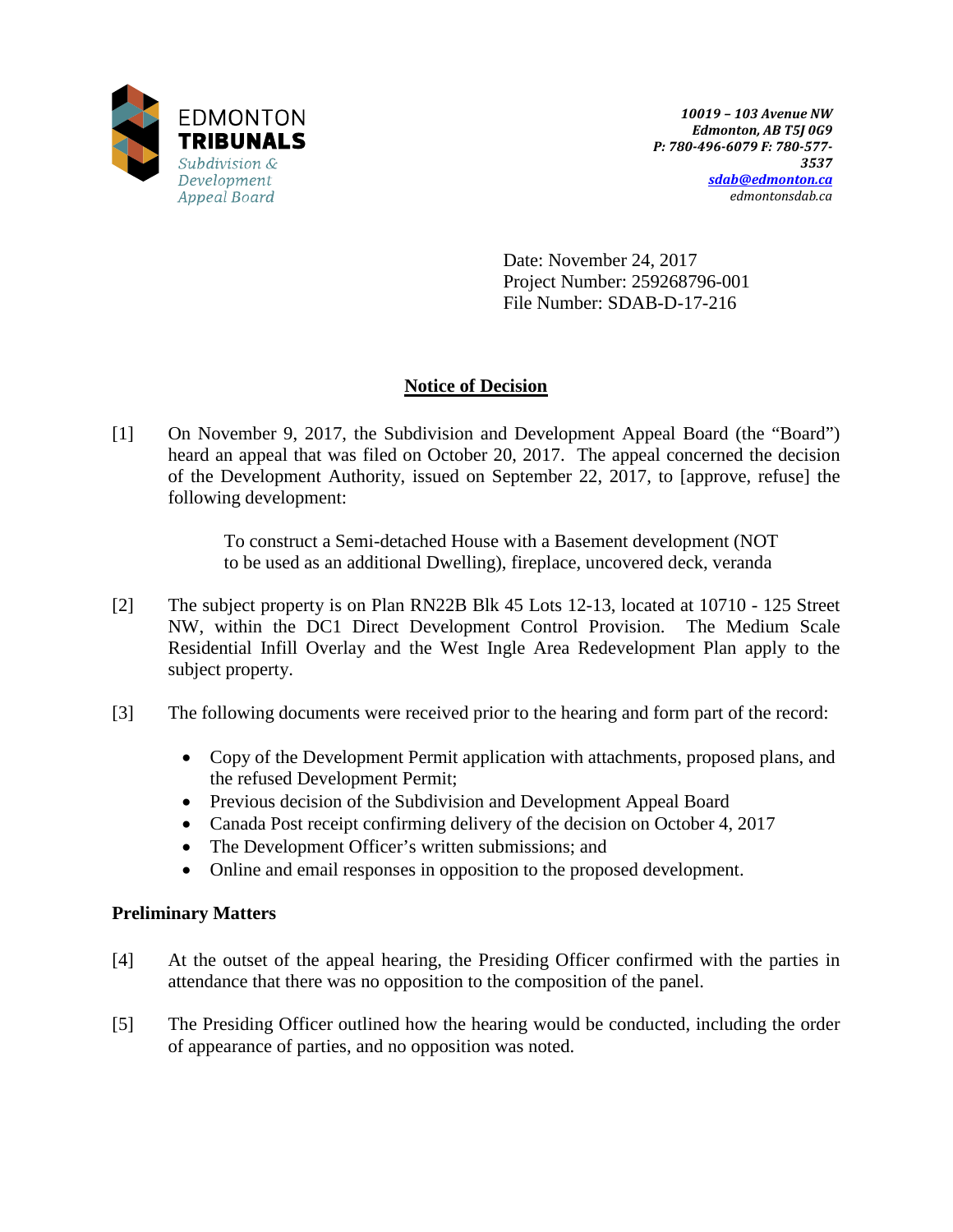- [6] The Presiding Officer first addressed the issue of jurisdiction and whether the appeal was filed outside of the allowable 14 day appeal period, pursuant to the requirements of the *Municipal Government Act.*
- [7] The Presiding Officer advised that amendments to the Decision Making Timelines contained in the *Municipal Government Act* came into effect on October 26, 2017 and the Board is bound by these requirements.
- [8] Before the amendments were adopted, section 686(1) of the *Municipal Government Act* states, in part:

A development appeal to a subdivision and development appeal board is commenced by filing a notice of the appeal, containing reasons, with the board within 14 days…

- [9] In this case the decision of refusal was issued on September 22, 2017. The Canada Post Delivery Confirmation is dated October 4, 2017. Therefore the last day to file an appeal was October 18, 2017 and the appeal was filed on October 20, 2017.
- [10] After the amendments made on October 26, 2017, section 686 now states, in part:

An appeal on a development permit or a stop order must be filed within twenty-one (21) days of the date of the decision or order.

- [11] Applying the amended legislation, the decision of refusal was issued on September 22, 2017. Twenty-one days from the date of the issuance of the decision is October 13, 2017 and the appeal was filed on October 20, 2017.
- [12] In both instances it appears that the appeal was filed late. The Presiding Officer asked the Appellant to provide information to the Board relative to the filing date of the appeal.

#### **Summary of Hearing**

- *i) Position of the Appellant, Ms. R. Geddes:*
- [13] Ms. Geddes advised that she was dealing with some personal matters at the beginning of October and acknowledged that her appeal was filed late. She was not aware of any potential amendments to the *Municipal Government Act*.
	- *ii) Position of the Development Officer, Mr. J. Angeles:*
- [14] The decision of refusal was issued on September 22, 2017 and it was his opinion that the appeal was filed late.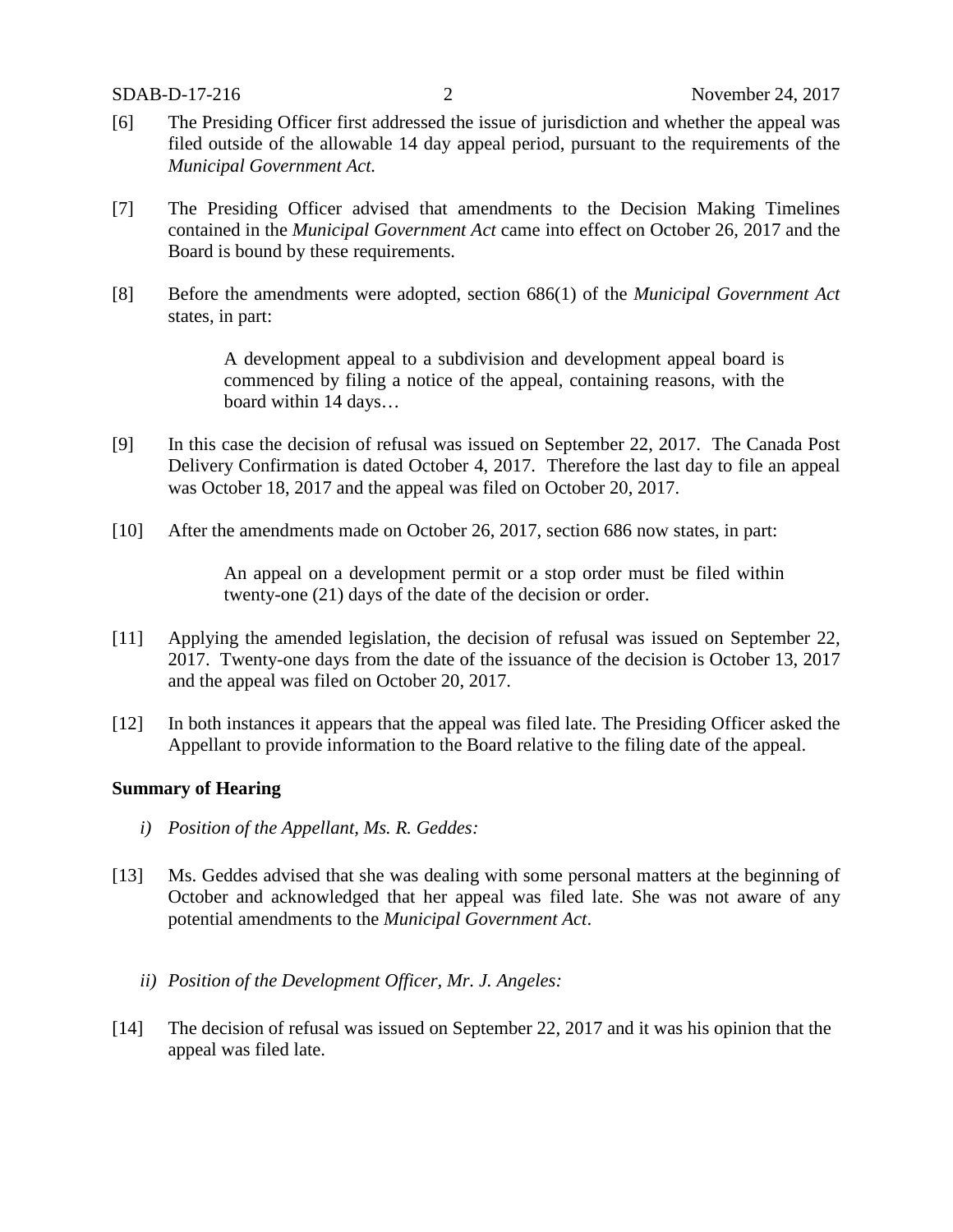### **Decision**

[15] The Board does not assume jurisdiction.

### **Reasons for Decision**

- [16] The Board applied the provisions of Section 686 of the *Municipal Government Act* before and after the amendments that were approved on October 26, 2017 and finds that in both instances, the appeal was filed outside of the allowable time period.
- [17] When considering the previous provisions of Section 686, the Board determined that the Appellant was notified of the decision of refusal on October 4, 2017. The last day to file an appeal was October 18, 2017 and the appeal was filed on October 20, 2017.
- [18] When considering the amendments to the provisions of Section 686 that were approved on October 26, 2017, the Board determined based on the evidence provided by the Development Officer that the refusal was issued on September 22, 2017 and the last day to file an appeal was October 13, 2017. The appeal was filed on October 20, 2017.
- [19] The Board finds that the requirements of Section 686 of the *Municipal Government Act,* either before or after the amendments were passed, have not been met. The appeal was filed late and the Board cannot take jurisdiction to hear this appeal.

Mr. V. Laberge, Presiding Officer Subdivision and Development Appeal Board

Board members in attendance: Mr. N. Somerville, Ms. G. Harris, Mr. L. Pratt, Mr. A. Peterson